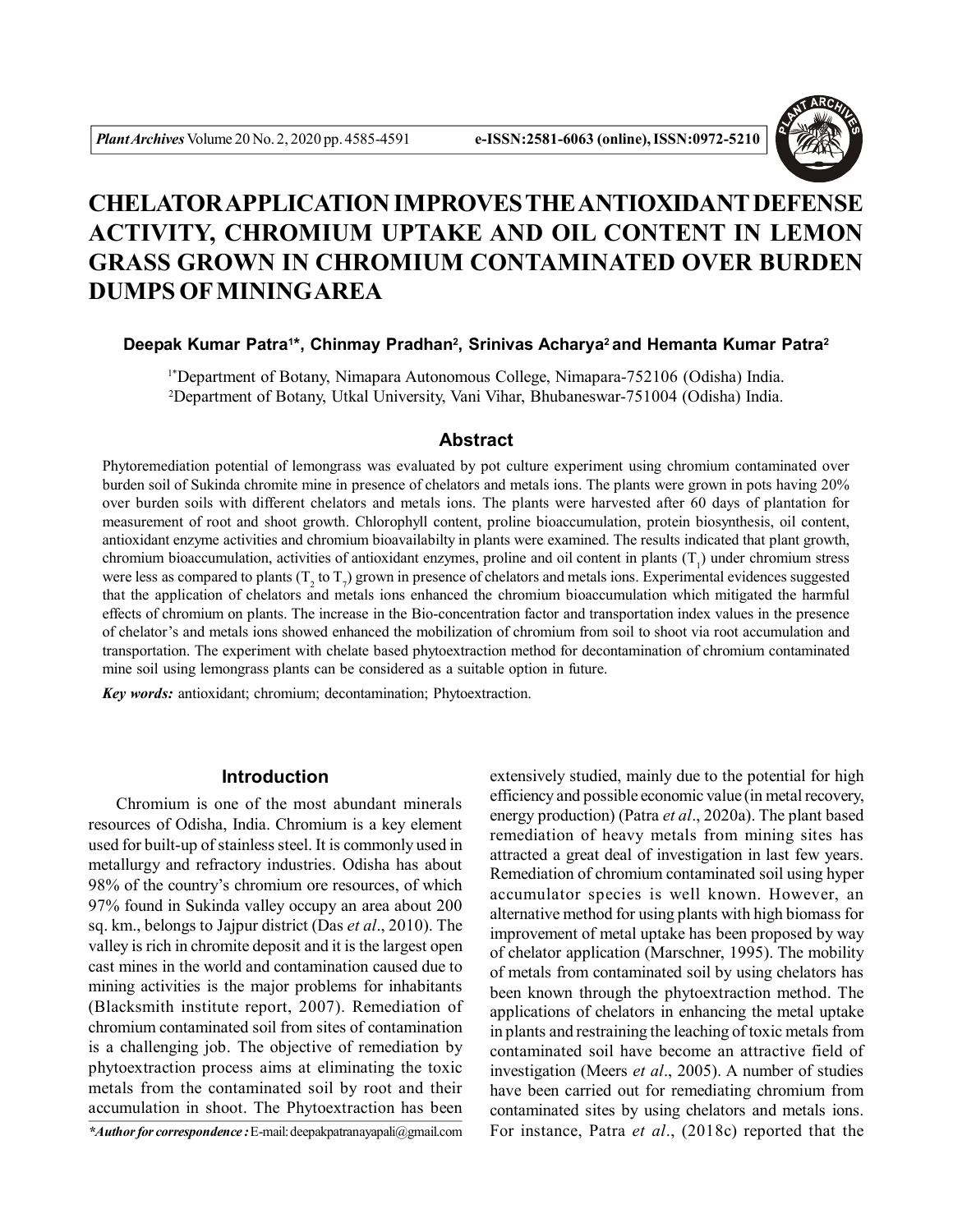chelators and metals ions effectively mobilised chromium from Cr+6 contaminated soil by using lemon grass. The improvement of chromium bioavailability in crop plants has also been reported by the application of chelating agent.

In the present context, additional efforts have been taken to evaluate and reconfirm the phytoextraction potentiality of lemon grass grown in chromium contaminated over burden mine soil assisted by chelators and metal ions. The objectives of this study were to examine (1) the Phytoextraction ability of lemon grass for chromium decontamination from over burden mine soil by the applications of chelator and metal ion, (2) effect of chelators and metal ions on antioxidant defense system of lemon grass and (3) to assess the effect of chelateassisted chromium on oil production in lemon grass plants.

The plants used for phytoextraction process should possess the following features (a) tolerance to high concentrations of toxic metals; (b) the ability to accumulate the metals in roots; (c) fast growth; (d) high biomass production; (e) profuse fibrous root system; (f) be easy to cultivate and harvest. (Ali *et al*., 2013). Lemon grass plant is well known for its faster growth, extensive fibrous root system and high biomass as compared to other grass species used in experimental research. The plants are tolerant and resistant to heavy metal applications and the production of oil is not affected in the presence of metals (Patra *et al*., 2019). The essential oil extracted from lemon grass plant is known to be free from the threat of heavy metals extractable from plant parts. (Zheljazkov *et al*., 2006). Therefore, choosing lemon grass plant is a better option for phytoremediation research.

# **Materials and Methods**

## **Plant materials and design of experiment**

Lemon grass *Cymbopogon flexuosus* (Nees ex Steud.) W. Watson plantlets were collected from city forest division, Ghatikia, Bhubaneswar (Govt. of Odisha, India) on 4th December 2017. Three plantlets of invariable weight with similar diameter and age were implanted in each polybag on the same day containing garden soil and over burden soil in different percentage (80% garden soil and 20% over burden soil). Then, the plantlets were grown for 16 days and treated with chelators such as ethylene diaminetetra acetic acid (EDTA), diethylene triamine pentaacetic acid (DTPA), citric acid (CA) and salicylic acid (SA) and metal ions (Mg and Zn). Eqimolar ratio of chelators/metal ions with respect to existing total chromium content in 20% over burden soil (OBS) were applied to 16 days grown plants. The chelators and metal ions were supplement to soils of different pots in the following manner *i.e.*,  $T_0$  Control,  $T_1$ - 20% OBS only,  $T_2$ - 20% OBS-EDTA,  $T_3$ - 20% OBS- DTPA,  $T_4$ -20% OBS- CA,  $T_s$ -20% OBS- SA,  $T_s$ -20% OBS-Zn and  $T_7$ -20% OBS-Mg. The Zn and Mg was supplied in the form of  $ZnSO_4$ .7H<sub>2</sub>O and MgCl<sub>2</sub>.6H<sub>2</sub>O. The plantlets were grown up to 60 days and after that sampling were done on 2nd February 2018. All parameters were performed in triplicates.

## **Physico–chemical properties of soil samples**

The physico–chemical studies of soil samples were performed in the laboratory of soil science department of Odisha University of Agriculture and Technology (OUAT), Bhubaneswar. Soil pH and EC (Electrical Conductivity) were determined with the help of pH and EC meter. For measurement of pH and EC, the proportion of soil to water was 1: 2.5 (Jackson, 1973). Organic Carbon (Walkey and Black, 1934), Cation exchange capacity (Jackson, 1973), Ca, Na, K and Mg (Gupta, 2000), available soil N (Subbiah and Asija, 1956), K (Jackson, 1967) and P (Bray and Kurtz, 1945) were analyzed as adopted by the methods described above. Water holding capacity (WHC%) was analyzed by Chaturvedi *et al*., (2012).

### **Growth parameters**

After sixty days of plantation lemon grass plants were collected for the study of root and shoot length, fresh and dry weights of roots and shoots. For the investigation of dry biomass, the plant samples were kept in an oven at 80 °C for 3 days for obtaining steady biomass.

## **Analysis of chlorophyll, protein and proline content**

Total Chlorophyll, protein and proline contents were investigated by Porra, (2002); Lowry *et al*., (1951) and Bates *et al*., (1973) respectively.

#### **Activity of antioxidant enzymes**

The activities of oxidative inhibitor enzymes *i.e*., Catalase, peroxidase and superoxide dismutase were evaluated by Chance and Maehly, (1955) and Marshall and Worsfold, (1978) respectively.

# **Estimation of available chromium content in soil and its bioavailability in lemon grass**

The soil samples were air dried for 10 days and grinded with the help of mortar and pestle then digested by nitric acid and hydrochloric acid in the proportion of 1:3. The total Cr contents were analysed in roots and shoots of lemon grass plants after 60 days of plantation. The roots and shoots of plant of various treatments were desiccated by hot air oven at  $80^{\circ}$ C for 3 days till steady biomass was achieved and grinded into fine particles,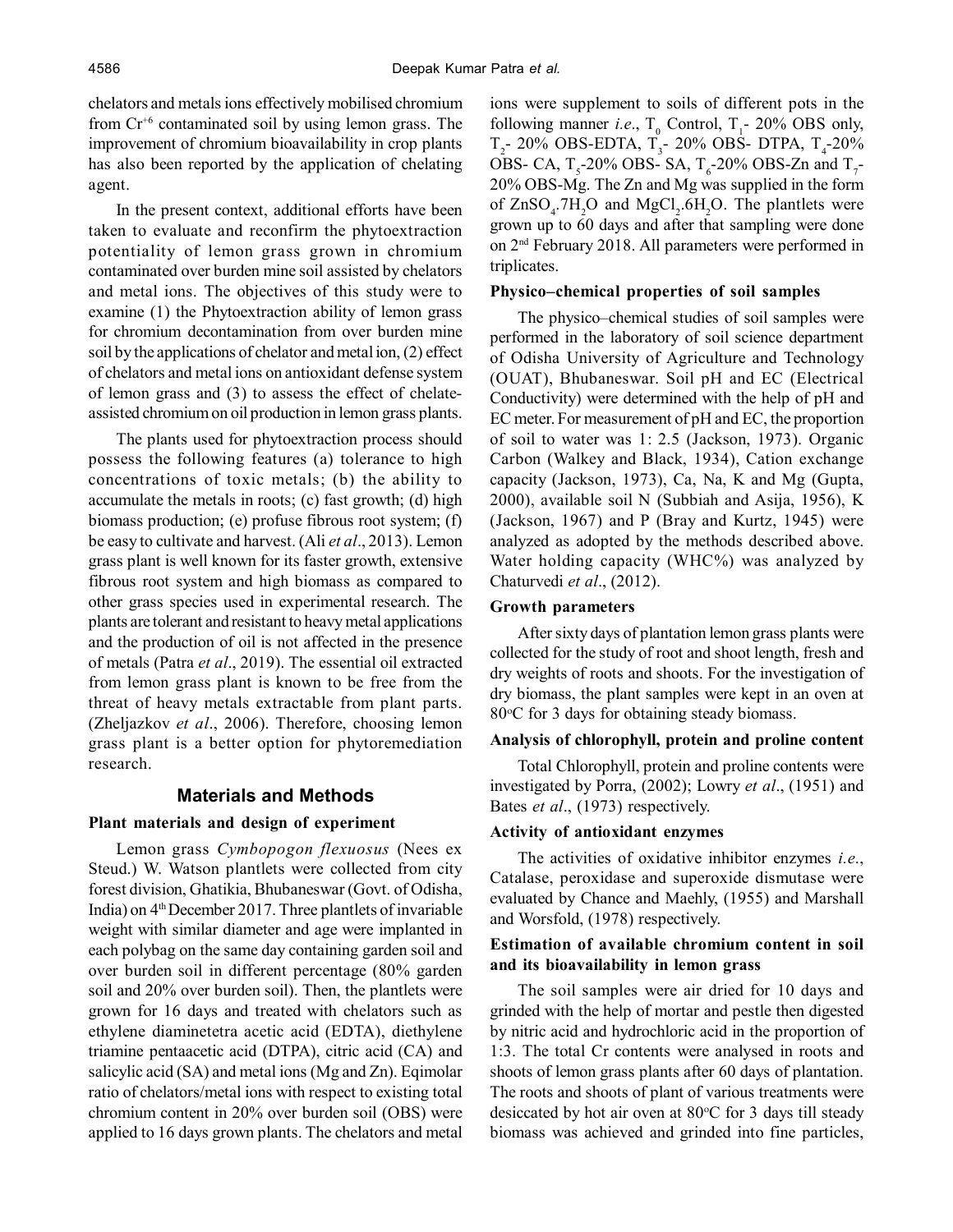then digested with nitric acid and perchloric acid in the proportion of 10:1. Then the acid mixed plant samples were digested and extracted for metal content using MDS-8 (Microwave Digestion Unit, MDS-8; Shanghai Sineo Microwave Chemistry Technology Co. Ltd., Shanghai, China). The acid digested solutions were sieved and the final volume was made up to 100 ml. The available Cr content in soil and total Cr content in plant materials were calculated by examining those extracted liquid samples in atomic absorption spectrophotometer (A Aanalyst 200 Perkin Elmer).

## **Extraction of essential oil**

The leaves from control  $(T_0)$  and treated plants  $(T_1)$ ,  $T_2$ ,  $T_3$ ,  $T_4$ ,  $T_5$ ,  $T_6$  and  $T_7$ ) of lemon grass were collected in triplicates and the essential oils were extracted using the hydro-distillation technique in a Clevenger's apparatus by following the method of Guenther (Guenther, 1972). 100g of leaves were weighed and washed properly with water to remove soil and then chopped into small pieces. The chopped leaves were then inserted into a round bottom flask and distilled water was added to it. The flask containing the plant materials were heated up to 30-40C for 4-5h and the condensed vapour was separated using water separator. The oil deposited at the upper layer was collected in the eppendroff tube. Then the distilled essential oils were dried over anhydrous sodium sulphate. The oil was stored at  $-4$ °C in borosil glass vial for constituent analysis.

#### **Gas chromatography analysis**

Gas chromatography analysis was done with nitrogen as carrier gas flowing at a rate of 1 ml/min. Flame ionizing detector (FID) supplied with air (350 ml/min) and hydrogen (35 ml/min) was used. The oil sample was injected at a volume of 0.02µl. Initial oven temperature was  $50^{\circ}$ C. The major constituents were analyzed using Gas chromatography system (GC Agilent technologies 6890 system, USA).

#### **Statistical analysis**

The treatments were carried out in triplicates and the data are furnished in figure and table with mean  $\pm$ SEM. Multiple comparison tests are carried to compare the control group and different treatment conditions. Dunnett test was used for present experimental set up to compare the treated mean with control mean and this method is appropriate when there is a control group (Dunnett, 1955). In our analysis we observed that the control mean is statistically significant  $(p<0.05)$  from all the treated mean of all the parameters. The Spearman non-parametric correlation coefficients (r) values were calculated to see the effect of availability of chromium in roots and shoots with respect to other parameters. All the calculations were done using graphpad PRISM 7 software.

## **Results and Discussion**

#### **Physico-chemical analysis of soil samples**

The physico-chemical properties of over burden soil (OBS) were analysed. It was found that OBS was having varied combinations of clay, minerals and rock. The pH of the soil was 5.48. The available NPK, Fe and S were found extremely low. The cation exchange capacity and water holding capacity were observed as 12.65 (meq/ gm) and 37.0 (%) respectively. The available chromium content was 92.5 mg/kg. But the physico-chemical properties of OBS was improved by the addition of chelators and metals ions. The chelating agents increased the electrical conductivity, cation exchange capacity and water holding capacity of soil as observed earlier (Patra *et al*., 2018c). In chelate assisted OBS the value of available Cr content was observed low which may be due to uptake of Cr by lemon grass plants with chelate assistance (Fig. 1). The applications of chelators were based on ideas for improving heavy metal uptake in plants and restraining the discharge of heavy metals from contaminated soil.

## **Growth impairment in lemon grass in response to Cr Stress**

There was an enhancement of plant growth in  $T<sub>1</sub>$ soil as compared to control. There was promotional growth of lemon grass plants due to further applications of chelators and metals ions to  $T<sub>1</sub>$  soil. However, the applications of DTPA, citric acid and metals ions (Mg, Zn) as compared to other chelators like EDTA, Salicyclic acid were found more effective on plant growth (Fig. 2). The applications of chelating agents have been shown to



**Fig. 1:** Physico-chemical characteristics of over burden soil amended with chelators and metals ions collected from chromite mining site.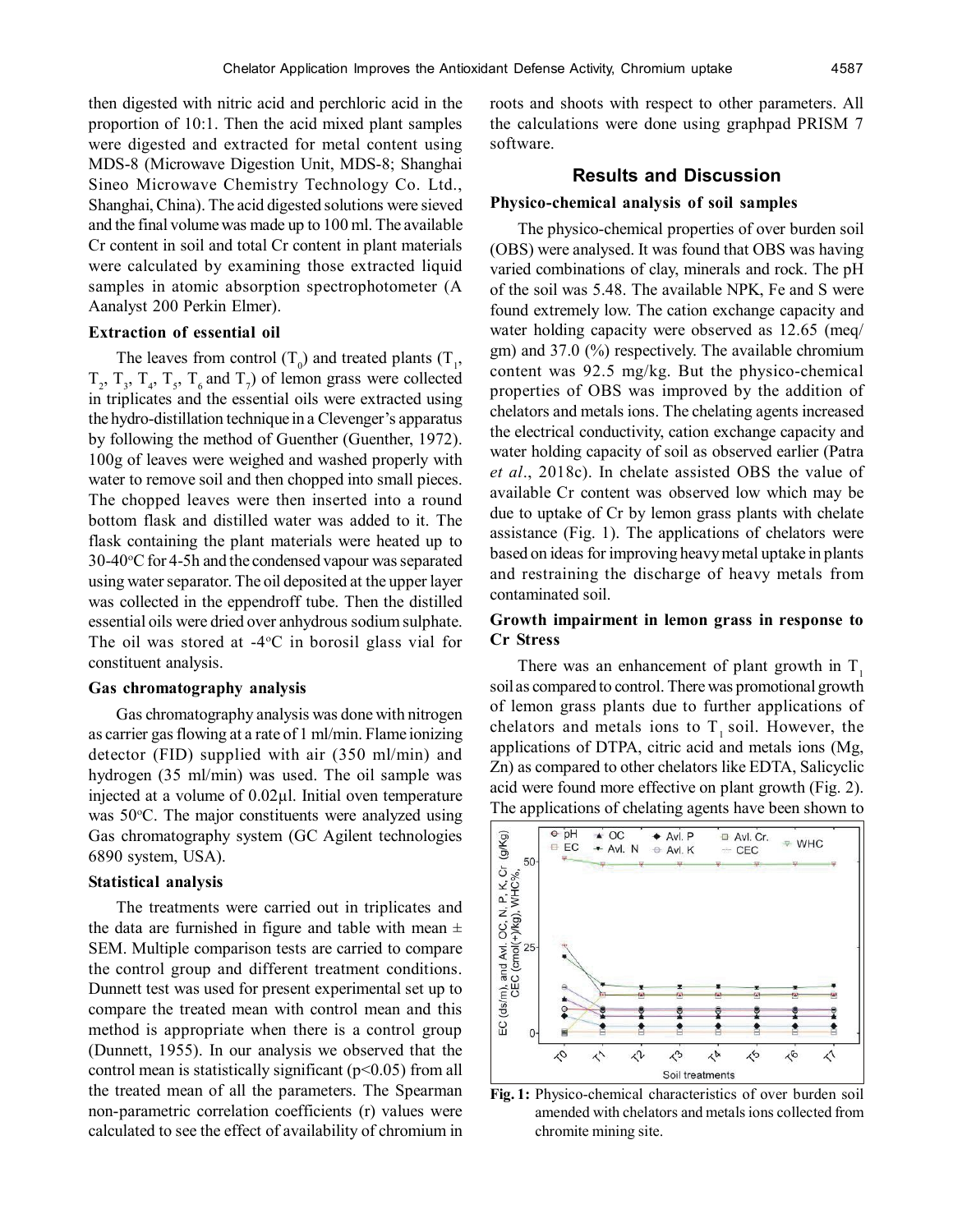improve the solubility and uptake of essential nutrients in plants. For example, Fe is accessible to the plant in the chelated form (Fe-EDTA), which helps the plants for increased chlorophyll biosynthesis leading to high biomass. Chelators are helpful for the mobilization of nutrients, which provide plants with vital metal complexes. Stimulation of plant growth is therefore due to the supply of nutrients by chelate mobilization of cations in the soil and the enhancement of uptake by their roots (Bonet *et al*., 1991). The use of chelating agents such as EDTA, DTPA, citric acid, salicyclic acid etc. are known to augment the bioavailability of heavy metals for plant uptake. (Turnau, 1998; Wu *et al*., 2003). The applications of chelators (EDTA, DTPA, CA and SA) and metal ions (Mg and Zn) to over burden soil (OBS) was advantageous for stimulation of plant growth due minimization of toxic chromium level in contaminated soil. The Spearman's rank correlation coefficient analysis shows that the plant growth is positively correlated with the available chromium in mine soil and they are statistical significant  $(p<0.05)$ .

## **Effect of Cr on biochemical parameters in lemon grass**

The results demonstrated that the chlorophyll and protein contents increased further in leaves of lemon grass when grown in Cr contaminated OBS assisted by chelating agents (T<sub>2</sub>, T<sub>3</sub>, T<sub>4</sub> and T<sub>5</sub>) and metals ions. (T<sub>6</sub> and  $T_7$ ) in comparison to  $T_1$  soil (Fig. 3). The plants were treated with chelating agents showed high pigment biosynthesis. Similar reports on the impacts of metal toxicity in different plants are available (Raskin *et al*., 1997; Zayed *et al*., 1998). A noticeable rise in proline amount was also observed in leaves when Cr contaminated OBS were assisted by the chelators (DTPA and CA) and metal ions  $(Mg<sup>+2</sup>)$ . Proline which is a known protein stabiliser and osmoprotectant, was found to be increase in lemon grass plants in the presence of chelators and ions. The increase in proline amount is deliberated to assist the cells in osmoprotection as well as regulating



**Fig. 2:** Changes in growth parameters of lemon grass plants grown in over burden soil amended with chelators and metals ions.

the redox potential, scavenging reactive oxygen species in the protection against denaturation of several biomolecules (Khan *et al*., 2002). The total chromium at root and shoot is positively correlated with total chlorophyll and protein (p-value  $\leq$  0.05). Proline is positively correlated  $(r=0.7847, p<0.05)$  with total chromium at root but negatively correlated with total chromium at shoot (r=- 0.3095, p=0.4618). The Spearman's correlation coefficient with p-values.

# **Effect of chelators and metals ions on antioxidant enzymes**

The application of chelating agents and metals ions significantly augmented the activities of antioxidant enzymes namely peroxidase (POD), catalase (CAT) and superoxide dismutase (SOD). The activities of enzymes were more in roots than shoot of lemon grass. The applications of metals ions (Mg and Zn) to OBS exhibited maximum activity in both roots and shoots of lemon grass whereas the chelators (EDTA, DTPA, CA and SA) were found more effective for increasing the activity of enzymes. Due to chromium bioavailability in lemon grass, the inhibitory action of bio-available metal ions on antioxidant enzymes was reported earlier (Patra *et al*., 2018a; Patra *et al*., 2020b). To cope with oxidative stress, the activities of the enzymes were elevated in presence of chelators and metals ions. The finding of the present study are in conformity with those of Mahmud *et al*., 2018 who reported an increase in activity of antioxidant enzymes with chelators supplementation in *B. juncea* under Cd stress. All the enzymes activities are highly positively correlated with the total chromium at roots and shoot (Fig. 4). The Spearman's rank correlation coefficients with p-values. In all cases the correlation is statistically significant ( $p<0.05$ ).

#### **Chromium bioavailability in lemon grass**

The uptake of chromium from contaminated mine soil to roots of the plants increased in the presence of chelators and metals ions. The results shows the efficacy



**Fig. 3:** Changes in chlorophyll, protein and proline content of lemon grass plants grown amended with chelators and metals ions in over burden soil.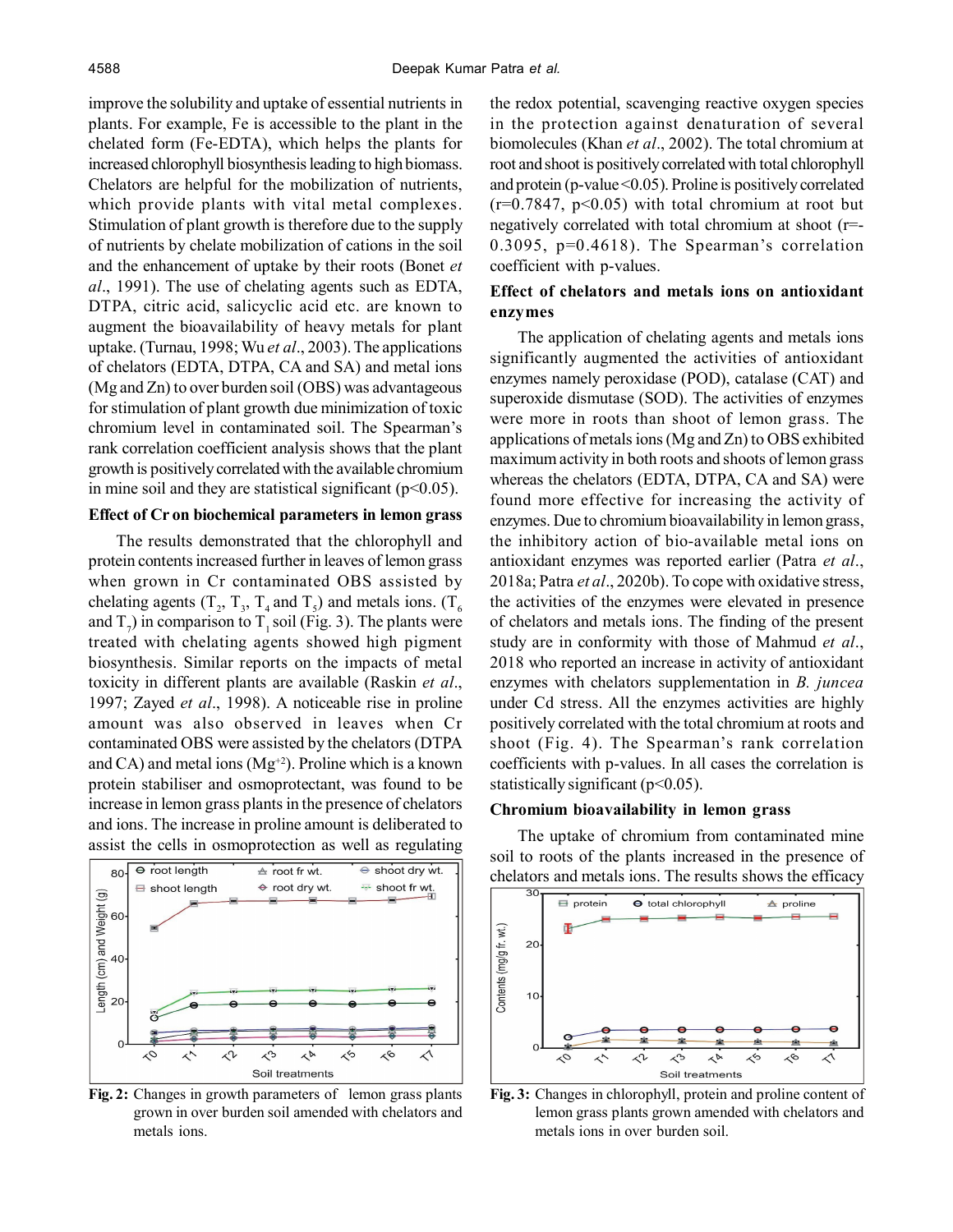

**Fig. 4:** Changes in the catalase, peroxidase and superoxide dismutase activities (unit/g fresh wt.) of lemon grass plants grown in over burden soil amended with chelators and metals ions.

of chelators in mobilizing chromium in the rhizospheric region of the plants. Using both the Bio Concentration Factor (BCF) and the Translocation Factor (TF) it is possible to assess the phytoextraction capacity of the plant. CA and Mg were found to translocate Cr most effectively as compared to EDTA, DTPA and SA respectively. An upsurge in the BCF and TF values in the presence of chelator's and metals ions showed enhanced the mobilization of chromium from soil to roots and subsequently to shoots (Patra *et al*., 2018b). The concentrations of chromium in plant organs were affected by types of chelators and metals ions. The chelators like CA and metals ions like Mg and Zn were found to be more effective for the uptake of metals from the contaminated soil. The chelators hold the toxic metals from contaminated soil by forming chelate-metalcomplexes, which can be taken away from the contaminated sites by plants through chelate assisted phytoextraction.The bioavailability of chromium in roots and shoots of lemon grass plants showed a high level difference (Fig. 5).

#### **Role of chromium on oil biosynthesis in lemon grass**

The lemon grass oil is commercially significant and the citral content of the oil indicates its quality. Both quality and quantity of lemon grass oil were affected with the



**Fig. 5:** Changes in total Chromium content of root and shoot of lemon grass plants grown in over burden soil amended with chelators and metal ions.





applications of chelators and metals ions to OBS (Fig. 6). The essential oil and citral-a and citral-b content steadily increased with increase in the concentration of chromium in OBS as reported earlier (Patra *et al*., 2019). The applications of chelating agents and metals ions increased essential oil, citral-a and citral-b content of lemon grass plants. However the applications of CA, DTPA and Mg were more effective to increase both quality and quantity of lemon grass oil in plants grown in chromium rich over burden soil. The Spearman's rank correlation coefficient analysis shows that the oil contents, citral-a and citral-b are positively highly correlated with the total chromium and they are statistical significant  $(p<0.05)$ .

## **Conclusion**

From the present study it may be concluded that chelators and metals ions assist the lemon grass plants growing under chromium stress to recover growth, proteins and chlorophyll synthesis. In addition, the plants under chromium stress promoted the antioxidant system defense system by enhancing the activities of catalase, peroxidase and superoxide dismutase and by facilitating the production of non-enzymatic antioxidant like proline. The chelators and metals ions improved the uptake of chromium from contaminated sites without any significant deteriorative role on oil production and morphophysiological damage to the plant. The outcome of the present experiment using lemon grass plants will help to prescribe the evolved phytoremediation technology for attenuation of chromium toxicity and its practical application under field conditions. The lemon grass plants can serve as an effective green tools for combating chromium stress in contaminated sites particularly in over burden chromite mining location in Sukinda areas of India. The developed innovative chelate based methods of phytoremediation by using lemon grass as green tools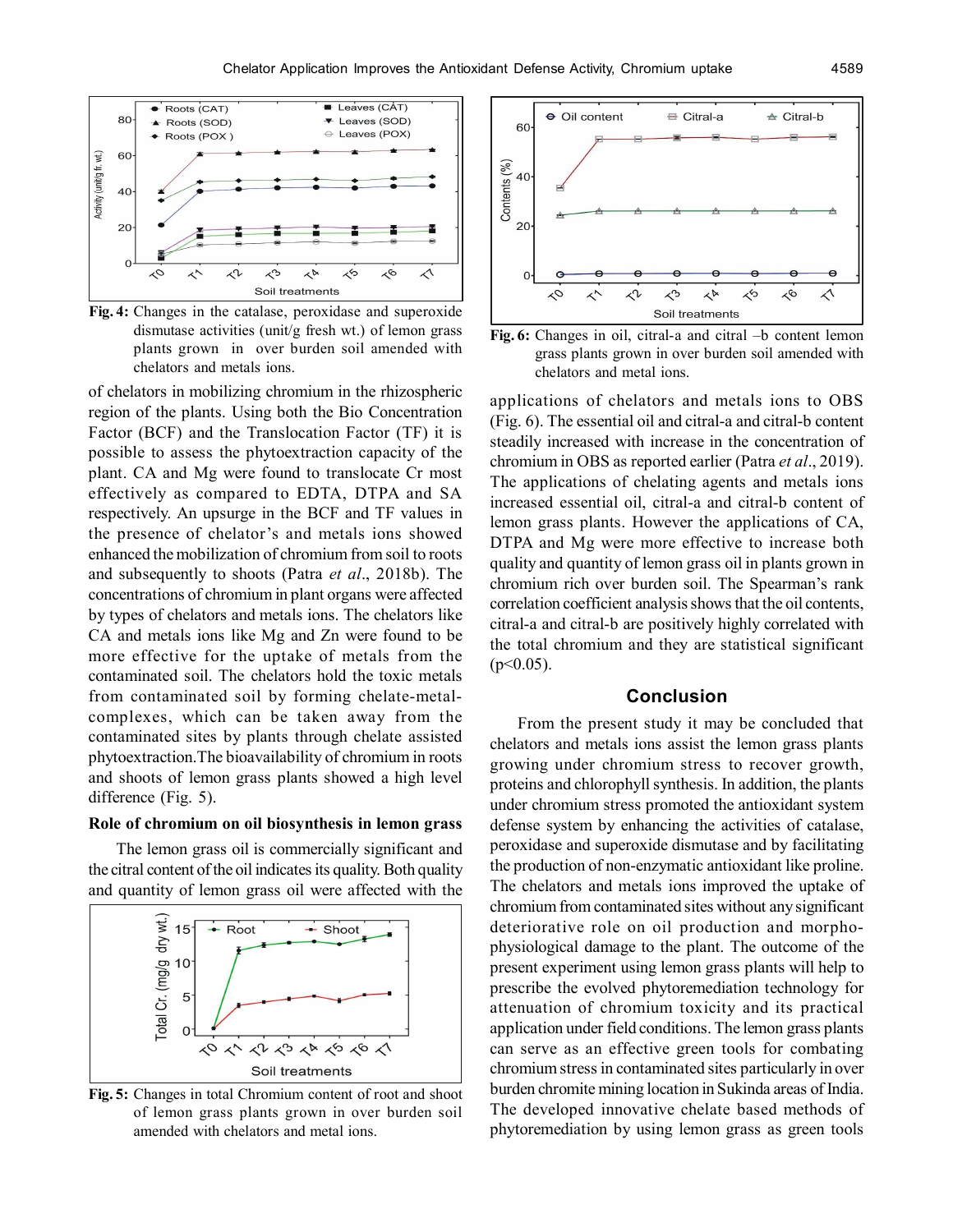will contribute knowledge substantially to the scientific community for future research and development.

# **Highlights**

• Chromium contamination is a serious environmental problem and attenuation of chromium toxicity via phytostabilisation plan using lemon grass in contaminated over burden soil is the focus of the current study

• Phytoextraction method using chelators is one of the options for clean-up Cr from contaminated soil.

• Chelating agents and metal ions in Cr contaminated soil induce mobilization and extraction of potentially toxic Cr

• Stimulation of proline biosynthesis leading to protective stress tolerance in plants and improvement of antioxidant defence activity

• Enhancement of oil biosynthesis, citral-a and citralb contents in lemon grass.

## **References**

- Ali, H., E. Khan and M.A. Sajad (2013). Phytoremediation of heavy metals-Concepts and applications. *Chemosphere*., **91:** 869-881.
- Bates, L.S., R.P. Waldren and I.D. Teare (1973). Rapid determination of free proline for water stress studies. *Plant Soil*., **39:** 205-207.
- Black Smith Institute Report (2007). The world's worst polluted places, a project of Blacksmith institute, 16-17.
- Bonet, A., C. Poschenrieder and J. Barcelo (1991). Chromium III-iron interaction in Fe-deûcient and Fe-sufûcient bean plants. I. Growth and nutrient content. *J. Plant Nutr.,* **14:** 403-414.
- Bray, R.H. and L.T. Kurtz (1945). Determination of total organic and available forms of phosphorus in soils. *Soil Sci*., **59:** 39-45.
- Chance, B. and A.C. Maehly (1955). Assay of catalase and peroxidase. *Methods in enzymology*., **2:** 764 -775.
- Chaturvedi, N., N.K. Dhal and P.S.R. Reddy (2012). Phytostabilization of iron ore tailings through *Calophyllumino phyllum* L. *Int J Phyt*., **14:** 996-1009.
- Das, A. and S. Mishra (2010). Biodegradation of the metallic carcinogen hexavalent chromium Cr (VI) by an indigenously isolated bacterial strain. *J. Carcinog*., **9:** 19-24.
- Dunnett, C. (1955). A multiple comparison procedure for comparing several treatments with a control. *Journal of the American Statistical Association.,* **50:** 1096-121.
- Guenther, E. (1972). The production of essential oils: methods of distillation, enfleurage, maceration and extraction with volatile solvents. In: Guenther, E. (ed.). The essential oils. *History-origin in plants, production analysis.,* **1:** 85-188. Krieger Publ. Co., Malabar, FL.
- Gupta, P.K. (2000). Chemical methods in environmental analysis Water, Soil and Air. India, Agro bios. 240-241.
- Jackson, M.L. (1973). Soil chemical analysis. New Delhi, Prentice Hall Pvt. Ltd.
- Khan, M.H., L.B.K. Singha and S.K. Panda (2002). Changes in antioxidant levels in *Oryza sativa* L. roots subjected to NaCl salinity stress. *Acta Physiol Plant*., **24:** 145-148.

Lowry, O.H., N.J. Rosebrough, A.L. Farr and R.J.Randall (1951). Protein measurement with the folin phenol reagent. *J Biol Chem.,* **193:** 265-275.

- Mahmud, J.A., M. Hasanuzzaman, K. Nahar, M.B. Bhuyan and M. Fujita (2018). Insights into citric acid-induced cadmium tolerance and phytoremediation in *Brassica juncea* L.: Coordinated functions of metal chelation, antioxidant defense and glyoxalase systems. *Ecotoxicol Environ Saf*., **147:** 990-1001.
- Marschner, H. (1995). Mineral nutrition of higher plants. 2<sup>nd</sup> Edition. Academics Press, San Diego. 889.
- Marshall, M.J. and M. Worsfold (1978). Superoxide dismutase: A direct continuous linear assay using the oxygen electrode. *Anal Biochem*., **86:** 561-573.
- Meers, E., E. Lesage, S. Lamsal and M. Hopgood (2005). Enhanced phytoextraction: I. effect of EDTA and citric acid on heavy metal mobility in a calcareous soil. *Int J Phytoremediat*., **7:** 129-142.
- Patra, D.K., C. Pradhan and H.K. Patra (2018a). An *in situ* study of growth of Lemongrass *Cymbopogon flexuosu*s (Nees ex Steud.) W. Watson on varying concentration of Chromium  $(Cr^{+6})$  on soil and its bioaccumulation: Perspectives on phytoremediation potential and phytostabilisation of chromium toxicity. *Chemosphere*., **193:** 793-799.
- Patra, D.K., C. Pradhan and H.K. Patra (2018b). Chromium stress impact on Lemongrass grown in Over Burden Soil of Sukinda Chromite Ore Mine (Odisha), India. *Annals of plant sciences*., **7:** 2394-2397.
- Patra, D.K., C. Pradhan and H.K. Patra (2018c). Chelate based Phytoremediation study for attenuation of Chromium toxicity stress using Lemongrass: *Cymbopogon flexuosus* (Nees ex Steud.) W. Watson. *Int. J. Phytoremediat*., **20:** 1324- 1329.
- Patra, D.K., C. Pradhan and H.K. Patra (2019). Chromium bioaccumulation, oxidative stress metabolism and oil content in lemon grass *Cymbopogon flexuosus* (Nees ex Steud.) W. Watson grown in chromium rich over burden soil of Sukinda chromite mine, India. *Chemosphere*., **218:** 1082-1088.
- Patra, D.K., C. Pradhan, J. Kumar and H.K. Patra (2020b). Assessment of chromium phytotoxicity, phytoremediation and tolerance potential of *Sesbania sesban* and *Brachiaria mutica* grown on chromite mine overburden dumps and garden soil, *Chemosphere*., **252:** 126553.
- Patra, D.K., C. Pradhan and H.K. Patra (2020a). Toxic metal